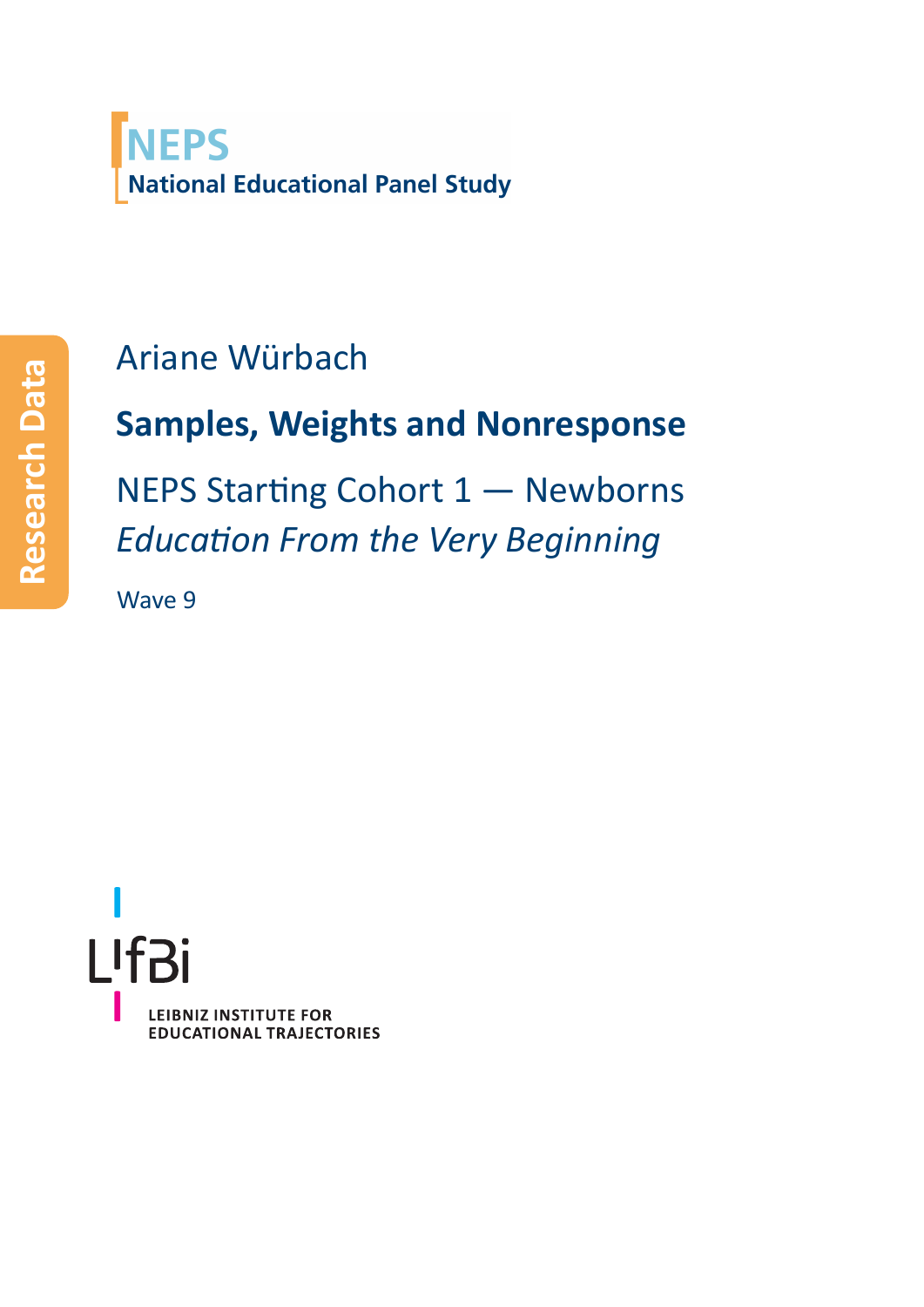Copyrighted Material Leibniz Institute for Educational Trajectories (LIfBi) Wilhelmsplatz 3, 96047 Bamberg Director: Prof. Dr. Cordula Artelt Administrative Director: Dr. Stefan Echinger Bamberg; February 24, 2022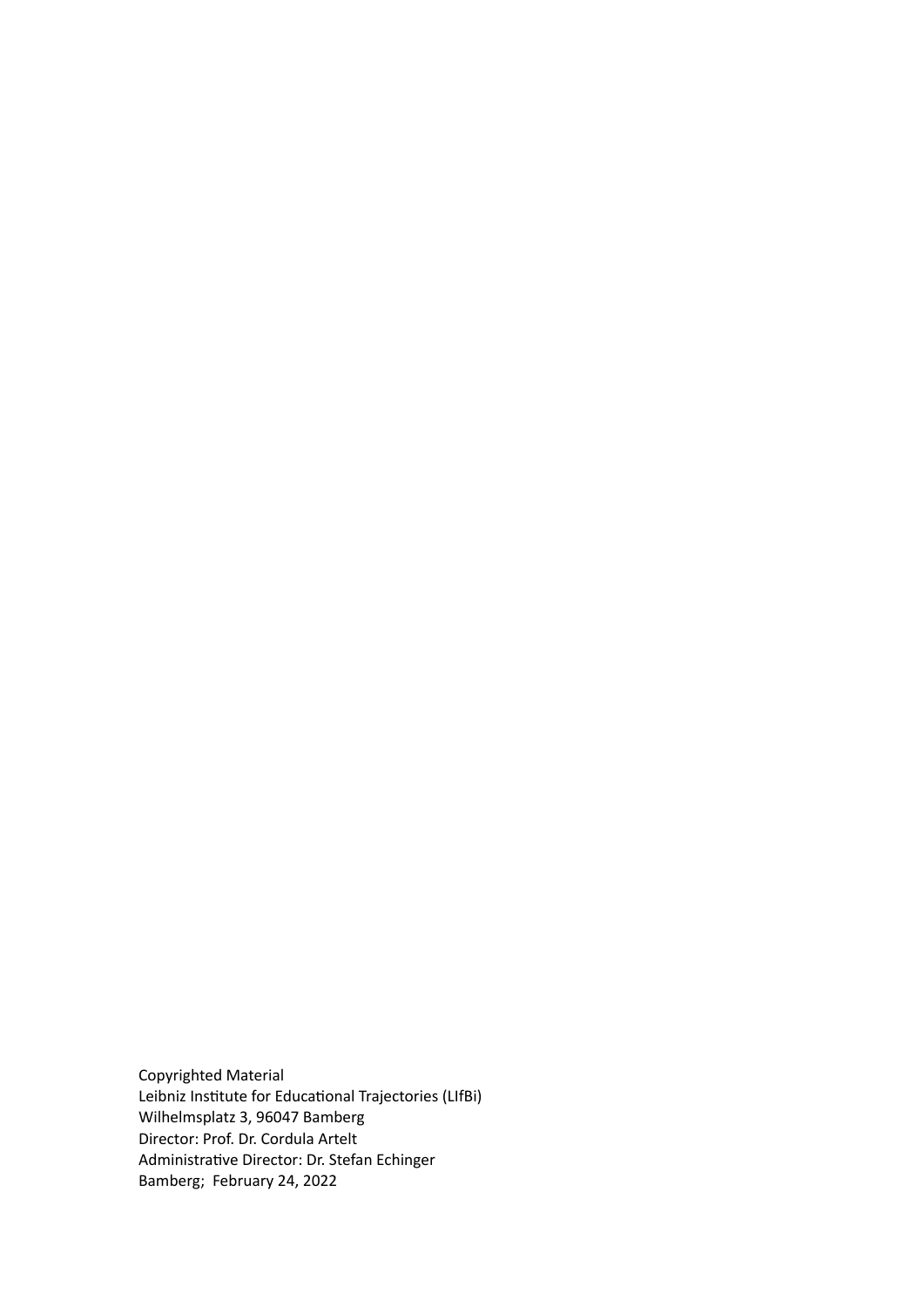### **Samples, Weights, and Nonresponse: the Early Childhood Cohort of the National Educational Panel Study (Wave 9)**

*Ariane Würbach*

*Leibniz Institute for Educational Trajectories*

Technical Report referring to [DOI:10.5157/NEPS:SC1:9.0.0](http://dx.doi.org/10.5157/NEPS:SC1:9.0.0)

**E‐mail address:**

statistik@lifbi.de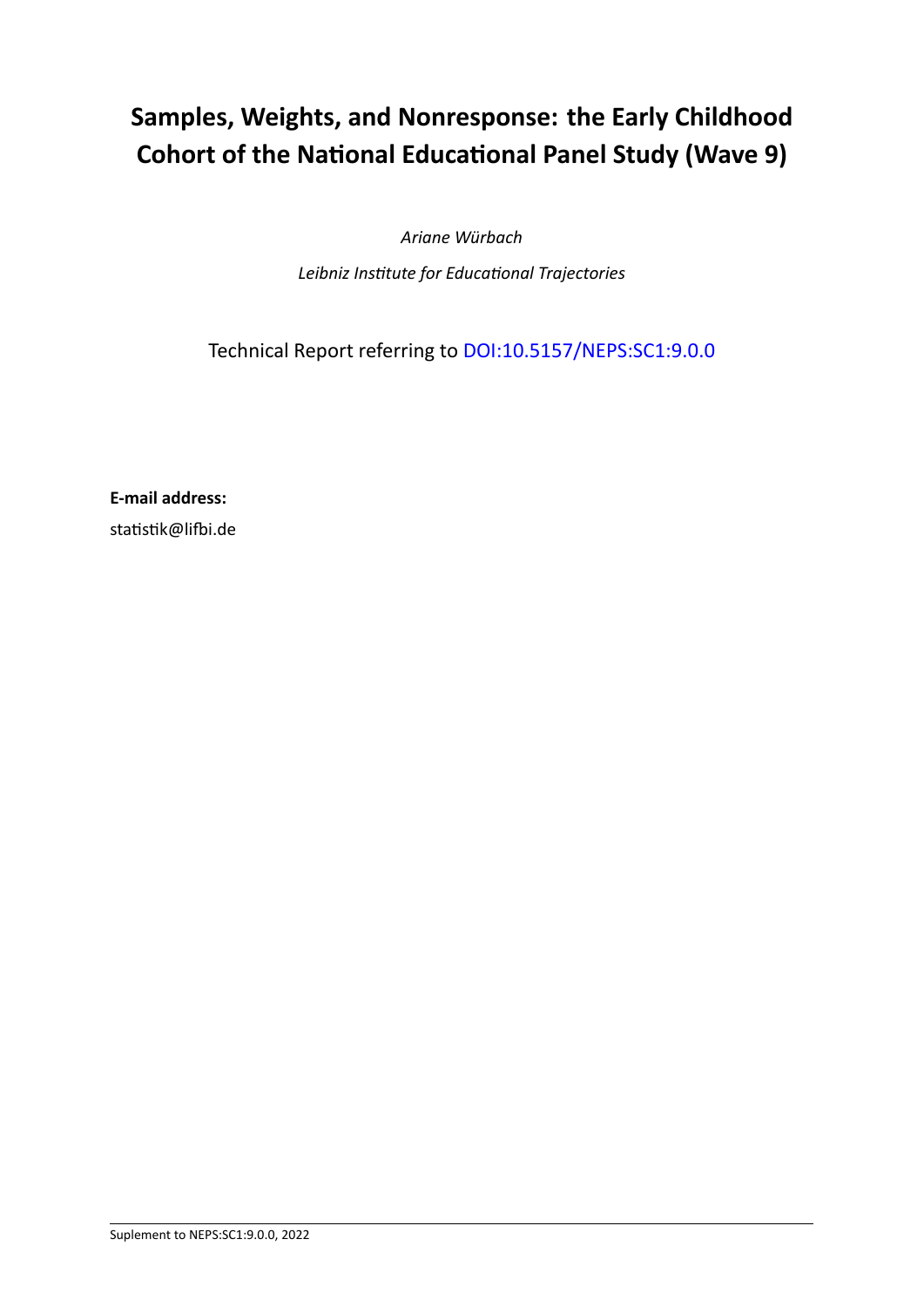#### **Samples, Weights, and Nonresponse: the Early Childhood Cohort of the National Educational Panel Study (Wave 9)**

### **1 Prequel**

The National Educational Panel Study (NEPS) surveys an Early Childhood cohort sample (Start‐ ing Cohort 1, SC1) and follows them over their transition to Kindergarten and beyond. The data are released via corresponding Scientific Use Files (SUF). The current SUF version is available under [DOI:10.5157/NEPS:SC1:9.0.0](http://dx.doi.org/10.5157/NEPS:SC1:9.0.0) (NEPS Network, [2022\)](#page-13-0).<sup>[1](#page-3-0)</sup>

This report documents the weighting of Wave 9 and supplements the previous NEPS Technical Reports on Weighting Wave 4 up to Wave 8 Würbach [\(2017](#page-13-1), [2018,](#page-14-0) [2019](#page-14-1), [2020,](#page-14-2) [2021](#page-14-3)) as well as the NEPS Survey Paper by Würbach et al., [2016,](#page-14-4) which gives detailed information on the applied sampling procedure, the derivation of design weights, their successive adjustments, and the derivation of panel weights for the previous Waves 1 to 3.

Table [1](#page-3-1) summarizes the study numbers, the survey modes, the periods of the studies as well as the numbers of participants in each panel wave available in the current SUF.<sup>[2](#page-3-2)</sup> In all waves, all parents of the panel cohort were asked to be interviewed (by CATI or CAPI<sup>[3](#page-3-3)</sup>).

<span id="page-3-1"></span>

| <b>Wave</b> | <b>Study number</b> | <b>Survey mode</b> | <b>Time</b> | <b>Number of Participants</b> |
|-------------|---------------------|--------------------|-------------|-------------------------------|
| 1           | B04                 | <b>CAPI</b>        | 2012/13     | 3,481                         |
| 2           | <b>BO5</b>          | CATI/CAPI          | 2013        | 2,862                         |
| 3           | <b>B91</b>          | <b>CAPI</b>        | 2014        | 2,609                         |
| 4           | <b>B100</b>         | <b>CAPI</b>        | 2015        | 2,478                         |
| 5           | B101                | <b>CAPI</b>        | 2016        | 2,381                         |
| 6           | B102                | <b>CAPI</b>        | 2017        | 2,209                         |
| 7           | <b>B126</b>         | <b>CAPI</b>        | 2018        | 2,116                         |
| 8           | B127                | <b>CAPI</b>        | 2019        | 2,070                         |
| 9           | <b>B128</b>         | CAPI/CAPI-by-Phone | 2020        | 1,848                         |

CATI: Computer‐assisted telephone interview, CAPI: Computer‐assisted personal interview.

All panel participants were invited for direct measurements in Wave 1 and Wave 3 and for competence measurements as of Wave 4. In Wave 2, only a subsample of children was asked participating in the direct measurements (Würbach et al., [2016,](#page-14-4) Section 2.2). The accordant numbers are given in Table [2](#page-4-0). This table details the used gross sample size, the number of participants in the interviews and in the direct and competence measurements as well as the

<span id="page-3-0"></span><sup>&</sup>lt;sup>1</sup>For general information on the NEPS, see Blossfeld et al., [2011](#page-13-2). More detailed information is available in the documentation section on the [homepage.](https://www.neps-data.de/de-de/datenzentrum/datenunddokumentation/startkohorteneugeborene/dokumentation.aspx)

<span id="page-3-2"></span><sup>2</sup>More details on the studies are given in the reports of the survey institute 'infas' *Institut für angewandte Sozial‐ wissenschaft GmbH* which conducted the corresponding interviews and tests; see Bauer et al. [\(2013\)](#page-13-3), Aust and Bauer [\(2014b,](#page-13-4) [2014a\)](#page-13-5), and Bauer et al. [\(2015](#page-13-6)).

<span id="page-3-3"></span><sup>&</sup>lt;sup>3</sup> CATI: Computer-assisted telephone interview, CAPI: Computer-assisted personal interview.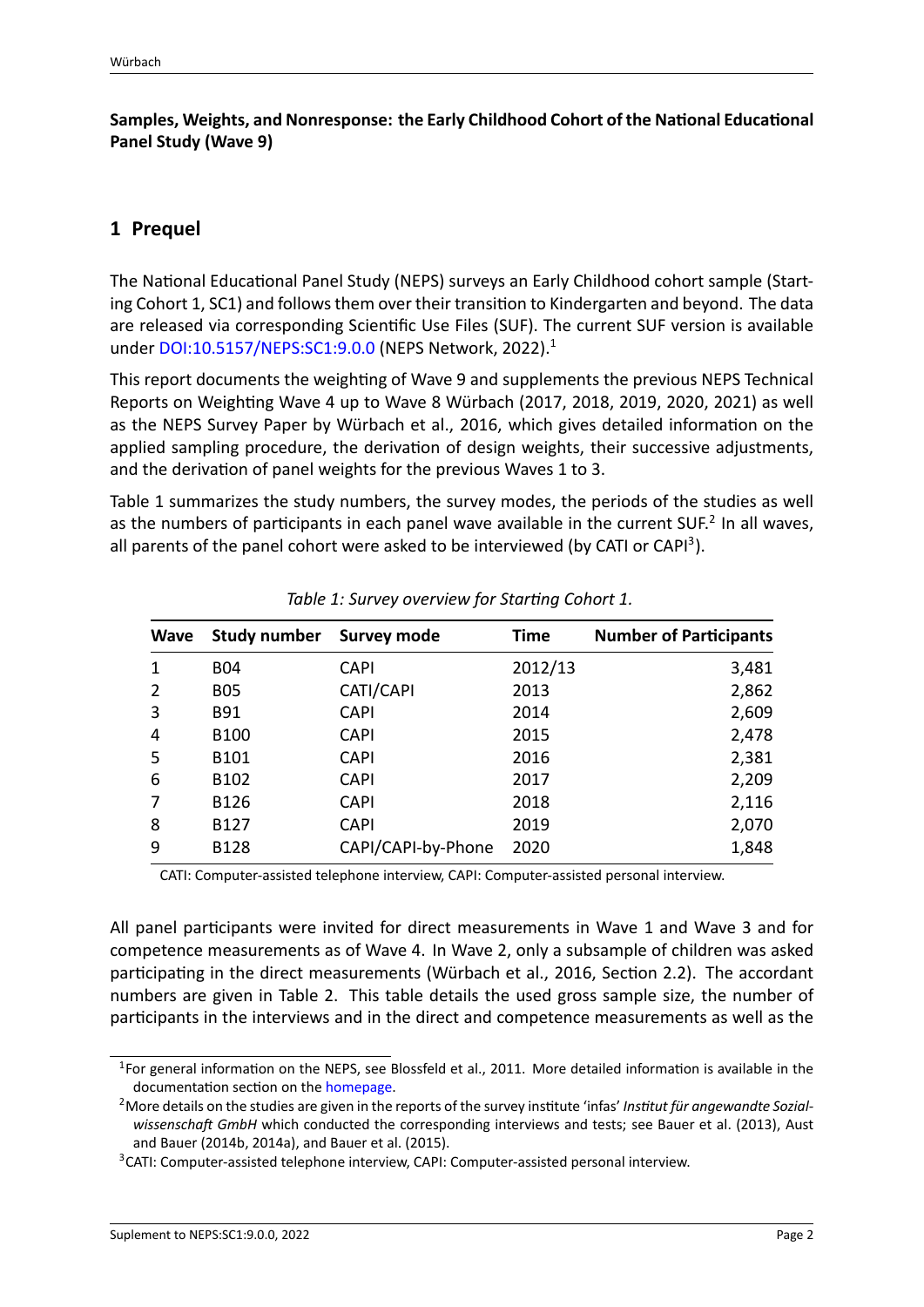number of those who were actually weighted and available for analyses. The percentages given refer to the number of participants among the used gross sample.

| <b>Wave</b> | <b>Study</b><br>number | <b>Used gross</b><br>sample | <b>Participants</b> | Analyzable and<br>weighted cases | $\%$ |
|-------------|------------------------|-----------------------------|---------------------|----------------------------------|------|
| 1           | <b>B04</b>             | 3,481                       | 3,481               | 3,111                            | 89.4 |
| 2           | <b>BO5</b>             | 1,893                       | 1,510               | 1,407                            | 93.2 |
| 3           | <b>B91</b>             | 3,281                       | 2,609               | 1,921                            | 73.6 |
| 4           | B <sub>100</sub>       | 3,143                       | 2,478               | 2,324                            | 93.8 |
| 5           | B <sub>101</sub>       | 2,872                       | 2,381               | 2,049                            | 86.1 |
| 6           | B <sub>102</sub>       | 2,665                       | 2,209               | 2,087                            | 94.5 |
| 7           | B126                   | 2,504                       | 2,116               | 1,989                            | 94.0 |
| 8           | B127                   | 2,380                       | 2,070               | 1,931                            | 93.3 |
| 9           | <b>B128</b>            | 2,257                       | 1,848               | 1,618                            | 87.6 |

<span id="page-4-0"></span>*Table 2: Participation in direct measurements and competence measurements, respectively.*

Across the distinct panel waves, for all participating units cross‐sectional as well as longitudinal weights are provided. Furthermore, weights are given for individuals with additional information from direct and competence measurements, respectively.

The remainder of this supplement is structured as follows: Section [3](#page-4-1) details the panel progress of the Starting Cohort 1 and the composition of the gross and net samples of the different waves is described. In Section [4](#page-5-0) the nonresponse in Wave 9 as well as the response propensity for continued participation in all eight waves is analyzed. Nonresponse models are estimated using logistic regressions. Finally, Section [5](#page-10-0) concludes with a summary of the provided sampling weights and design information given in the corresponding weighting data set.

#### **2 Changes compared to the previous version**

Weights for Wave 9 (Study B128) have been appended. Weights for the competence data of Wave 8 have been corrected to the final number of participating target persons (n = 1,931).

#### <span id="page-4-1"></span>**3 Panel progress**

The following Table [3](#page-5-1) completes the study summary of Starting Cohort 1 (Table 1) by detailing the composition of the distinct samples together with the numbers of nonrespondents and final dropouts. Final dropouts are separated into final dropouts due to refusal during the survey period and final dropouts between two consecutive waves.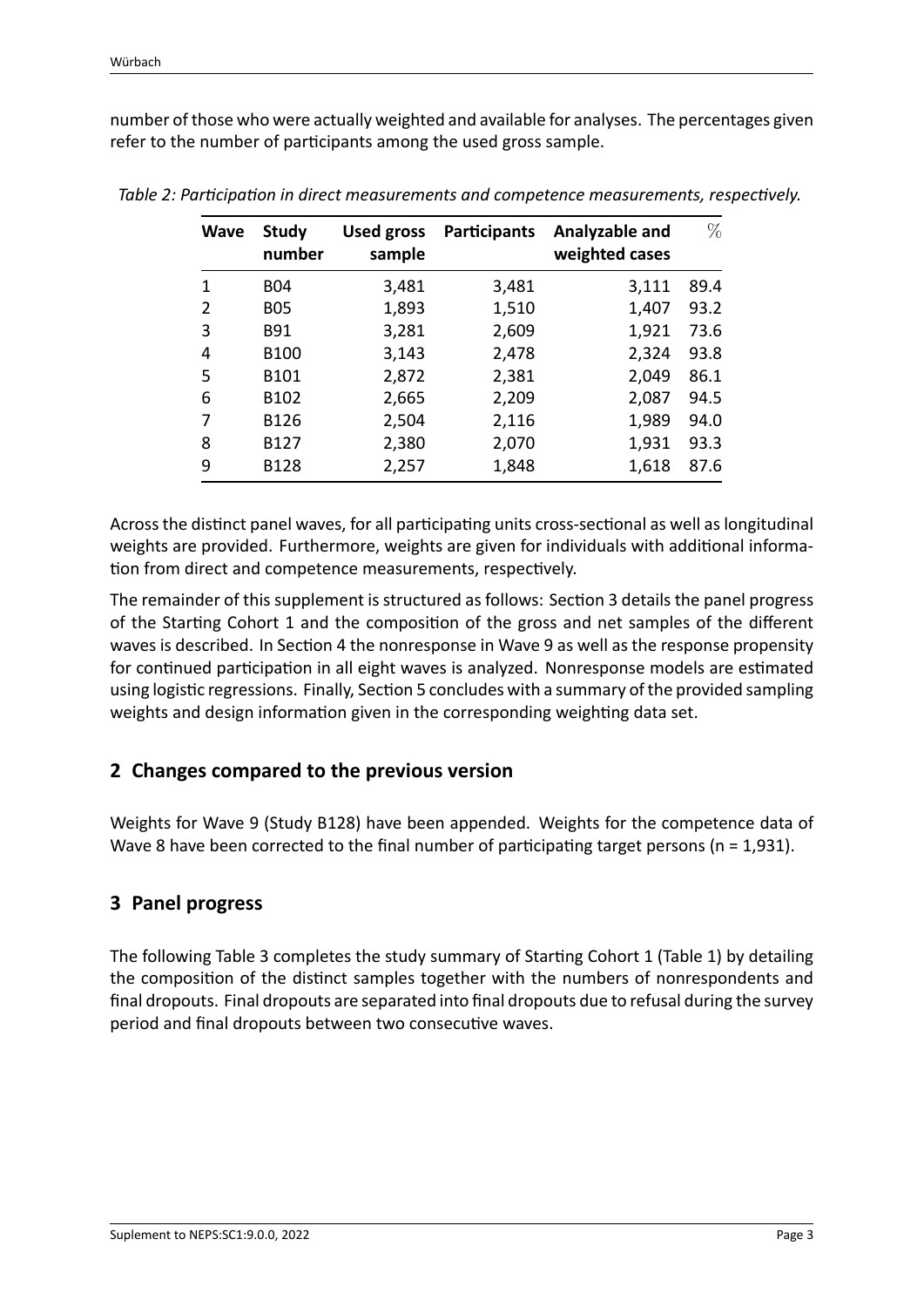<span id="page-5-1"></span>

|                |                                   |                         | <b>Panel Cohort</b>       |                         | Status at the end of the wave |                             |                            |                               |
|----------------|-----------------------------------|-------------------------|---------------------------|-------------------------|-------------------------------|-----------------------------|----------------------------|-------------------------------|
| Wave           | Group                             | Total<br>size           | Not<br>used               | Used<br>sample          | Participants                  | <b>Temporary</b><br>dropout | Final dropout<br>(in wave) | Final dropout<br>(after wave) |
| $\mathbf{1}$   | All                               |                         |                           | 8,483                   | 3,481                         | $\mathbf 0$                 | 5,002                      | 50                            |
| $\overline{2}$ | All<br><b>CATI</b><br><b>CAPI</b> | 3,431<br>3,431<br>3,431 | $\mathbf 0$<br>0<br>1,538 | 3,431<br>3,431<br>1,893 | 2,862<br>2,849<br>1,510       | 468<br>480<br>340           | 101<br>101<br>43           | 49<br>48<br>21                |
| 3              | All                               | 3,281                   | 0                         | 3,281                   | 2,609                         | 539                         | 133                        | 5                             |
| 4              | All                               | 3,143                   | 0                         | 3,143                   | 2,478                         | 541                         | 124                        | $a_{147}$                     |
| 5              | All                               | 2,872                   | $\pmb{0}$                 | 2,872                   | 2,381                         | 383                         | 108                        | $a$ 99                        |
| 6              | All                               | 2,665                   | $\mathbf 0$               | 2,665                   | 2,209                         | 357                         | 99                         | $a_{62}$                      |
| 7              | All                               | 2,504                   | $\mathbf 0$               | 2,504                   | 2,116                         | 327                         | 61                         | $a_{63}$                      |
| 8              | All                               | 2,380                   | $\mathbf 0$               | 2,380                   | 2,070                         | 255                         | 55                         | $a_{68}$                      |
| 9              | All                               | 2,257                   | 0                         | 2,257                   | 1,848                         | 373                         | 36                         | $a_{38}$                      |

*Table 3: Panel progress of Starting Cohort 1 by wave.*

*Note*: "‐" not applicable; *<sup>a</sup>* Target persons are final dropouts because contacting was unsuccessful in two successive waves: for 143 after Wave 4, 92 after Wave 5, 60 after Wave 6, 61 after Wave 7, 65 after Wave 8, and 36 after Wave 9.

#### <span id="page-5-0"></span>**4 Weighting Adjustments for Wave Participation**

Systematic refusals may arise and for this, the (non)response and attrition processes of the sampled individuals, has to be accounted for. Thus, for reasons of usability, commonly design weights are adjusted to account for nonresponse in the survey. For this purpose, the units' probabilities to participate in each survey wave are employed.<sup>[4](#page-5-2)</sup> The processing in the nonresponse analysis with a comparison of the gross sample and the realized sample of Wave 1 is detailed in Würbach et al.([2016](#page-14-4), Chapter 4).

Logistic regression models are used to estimate the individual participation propensities. On the basis of the estimated (non)response models participation probabilities are predicted and used as adjustment factors to derive cross‐sectional and longitudinal survey weights.

#### **4.1 Modeling Wave 9 Participation**

Directly on the onset of Wave 9, the panel cohort comprised 2,257 parents and children pairs. That is, 1,147 units dropped out from the panel by either withdrawing panel consent or being repeatedly temporary dropout in preceding waves. The Tables [4](#page-6-0), [5](#page-7-0) and [6](#page-7-1) give the corresponding

<span id="page-5-2"></span> $<sup>4</sup>$ In SC1 the target population are newborns but the respondents are their legal guardians. Hence, in this particu-</sup> lar case it would be more appropriate to use the term realization probability instead of participation probability. Nevertheless, realization probability is not commonly used in the context of survey weighting, therefore it is waived.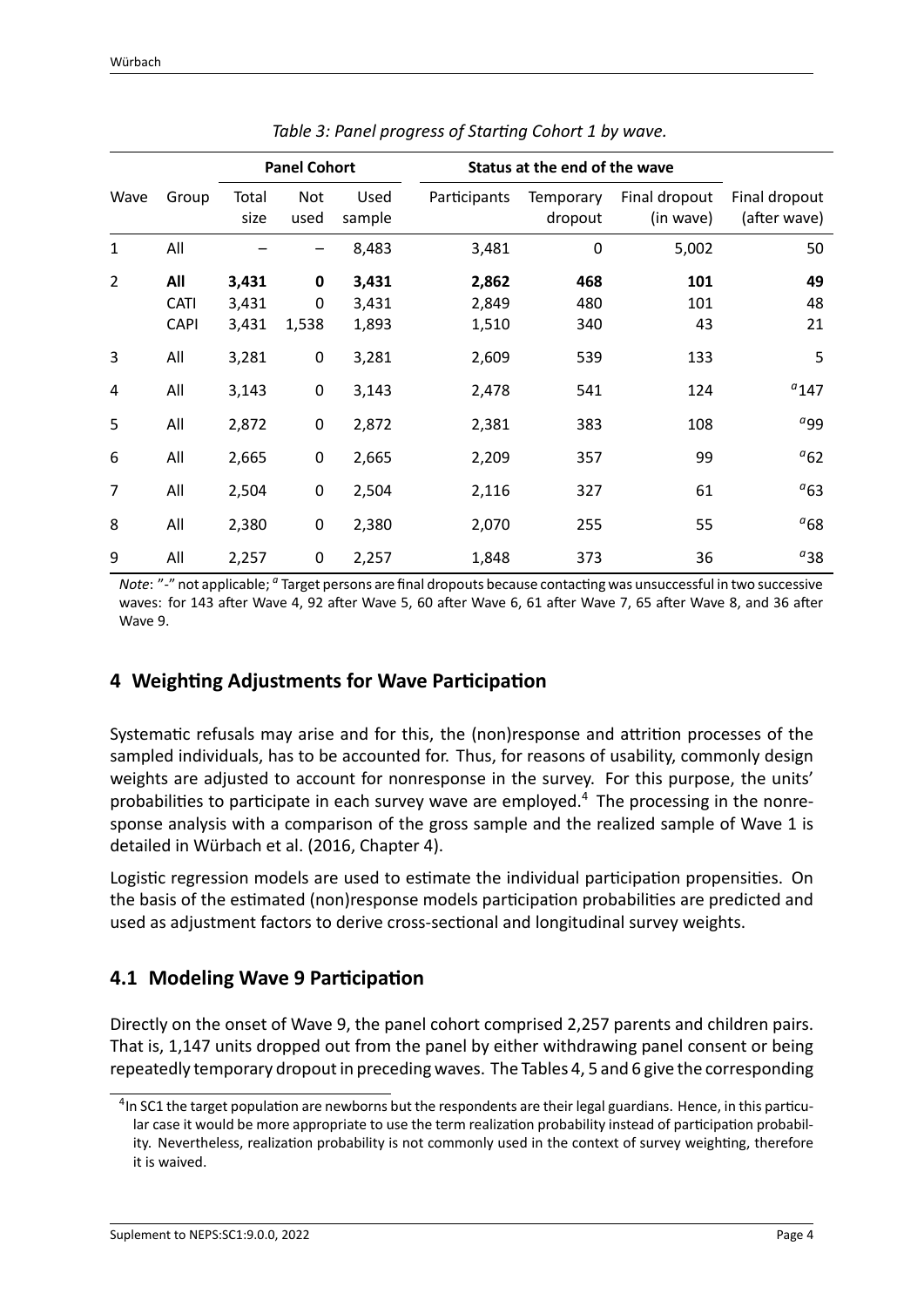variables and results for panel and wave participation. Please note that only the prediction models used to derive the adjustment factors are given in the participation models. That is, only the models with significant estimates are used.

Regarding panel willingness, gender, educational attainment, employment status, and migra‐ tion background of the interviewed person as well as the household composition show a stable significant effect, cp. Table [4](#page-6-0). Male respondents are less likely to maintain participation in the panel. Having a migration background also decreases panel willingness significantly. In the opposite direction, the higher the educational attainment, the higher is the willingness for fur‐ ther participation, always compared to interviewed parents having CASMIN 1a, 1b, 2b. Being employed or being married also increases the probability to stay in the panel. The number of children in the household exhibits a positive trend effect, too. The more children the higher the propensity to remain in the panel, compared to those parents having just one child in the household.

|                                                               | Wave 9      |
|---------------------------------------------------------------|-------------|
| Constant                                                      | $-2.208***$ |
|                                                               | (0.174)     |
| Gender (IP): male (ref. = "female")                           | $-0.763***$ |
|                                                               | (0.222)     |
| CASMIN (IP): 1c,2a (ref. = "1a,1b,2b")                        | $0.443***$  |
|                                                               | (0.155)     |
| CASMIN (IP): 2c (ref. = "1a,1b,2b")                           | $0.752***$  |
|                                                               | (0.155)     |
| CASMIN (IP): 3a, 3b (ref. = "1a, 1b, 2b")                     | $1.077***$  |
|                                                               | (0.161)     |
| Employment status (IP): employed (ref. = "not employed")      | $2.207***$  |
|                                                               | (0.095)     |
| Migration background (IP): yes (ref. = "no")                  | $-0.510***$ |
|                                                               | (0.095)     |
| Marital status (IP): married (ref. = "not married")           | $0.466***$  |
|                                                               | (0.114)     |
| Marital status (IP): divorced, widowed (ref. = "not married") | $0.818***$  |
|                                                               | (0.216)     |
| Number of children in household: 2 (ref. = "1")               | $0.801***$  |
|                                                               | (0.101)     |
| Number of children in household: $3$ (ref. = "1")             | $1.382***$  |
|                                                               | (0.144)     |
| Number of children in household: $4+$ (ref. = "1")            | $1.571***$  |
|                                                               | (0.229)     |
| Observations                                                  | 3,431       |

<span id="page-6-0"></span>*Table 4: Model estimating the individual panel entrance propensities for Wave 9.*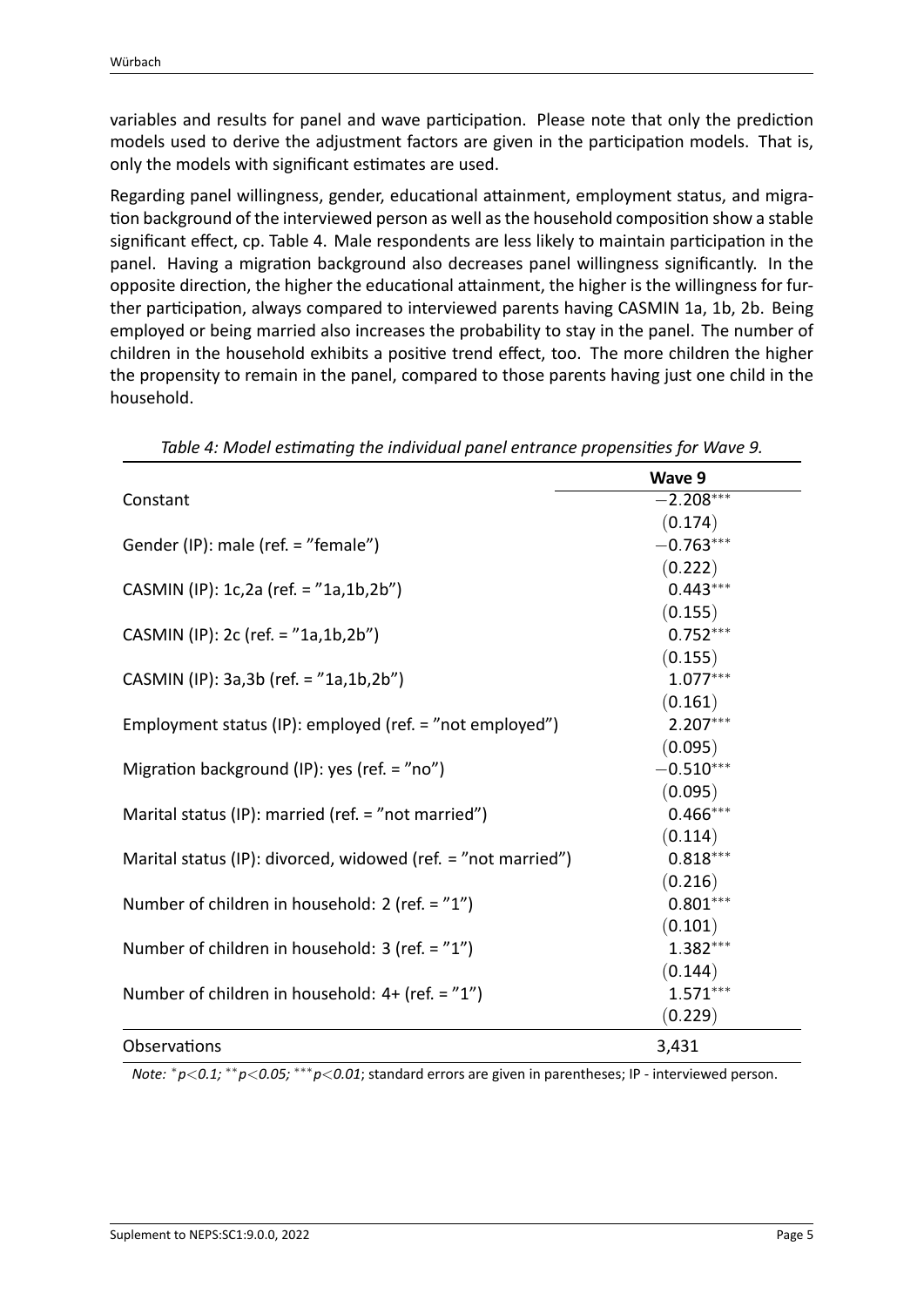The probability of attending the CAPI is significantly influenced by the educational attainment and the migration background, cp. Table [5](#page-7-0). The higher the educational level of the respondents, i.e. the higher the CASMIN, the higher is the participation propensity. Though, respondents with migration background are less likely to participate.

<span id="page-7-0"></span>

|                                              | Wave 9      |  |
|----------------------------------------------|-------------|--|
| Constant                                     | $0.742***$  |  |
|                                              | (0.206)     |  |
| CASMIN (IP): 1c,2a (ref. = "1a,1b,2b")       | $0.605***$  |  |
|                                              | (0.220)     |  |
| CASMIN (IP): 2c (ref. = $"1a,1b,2b"$ )       | $0.928***$  |  |
|                                              | (0.219)     |  |
| CASMIN (IP): $3a,3b$ (ref. = " $1a,1b,2b$ ") | $1.245***$  |  |
|                                              | (0.220)     |  |
| Migration background (IP): yes (ref. = "no") | $-0.444***$ |  |
|                                              | (0.122)     |  |
| Observations                                 | 2,257       |  |
|                                              |             |  |

*Table 5: Model estimating the individual participation propensities (CATI of parents) in Wave 9.*

*Note: <sup>∗</sup>p<0.1; ∗∗p<0.05; ∗∗∗p<0.01*; standard errors are given in parentheses; IP ‐ interviewed person.

<span id="page-7-1"></span>

|                                                                 | Wave 9      |
|-----------------------------------------------------------------|-------------|
| Constant                                                        | $-0.285$    |
|                                                                 | (0.228)     |
| Year of birth (IP): 1975 and before (ref. = $"1986$ and later") | $0.416**$   |
|                                                                 | (0.186)     |
| Year of birth (IP): 1976-80 (ref. = "1986 and later")           | $0.295*$    |
|                                                                 | (0.172)     |
| Year of birth (IP): 1981-85 (ref. = "1986 and later")           | 0.176       |
|                                                                 | (0.172)     |
| CASMIN (IP): 1c,2a (ref. = "1a,1b,2b")                          | $0.473**$   |
|                                                                 | (0.218)     |
| CASMIN (IP): 2c (ref. = $"1a,1b,2b"$ )                          | $1.034***$  |
|                                                                 | (0.219)     |
| CASMIN (IP): $3a,3b$ (ref. = " $1a,1b,2b$ ")                    | $1.276***$  |
|                                                                 | (0.222)     |
| Employment status: employed (ref. = "not employed")             | $0.262**$   |
|                                                                 | (0.127)     |
| Migration background (IP): yes (ref. $=$ "no")                  | $-0.572***$ |
|                                                                 | (0.108)     |
| Observations                                                    | 2,257       |

*Table 6: Model estimating the propensities for children participating in competence measure‐ ments (Wave 9).*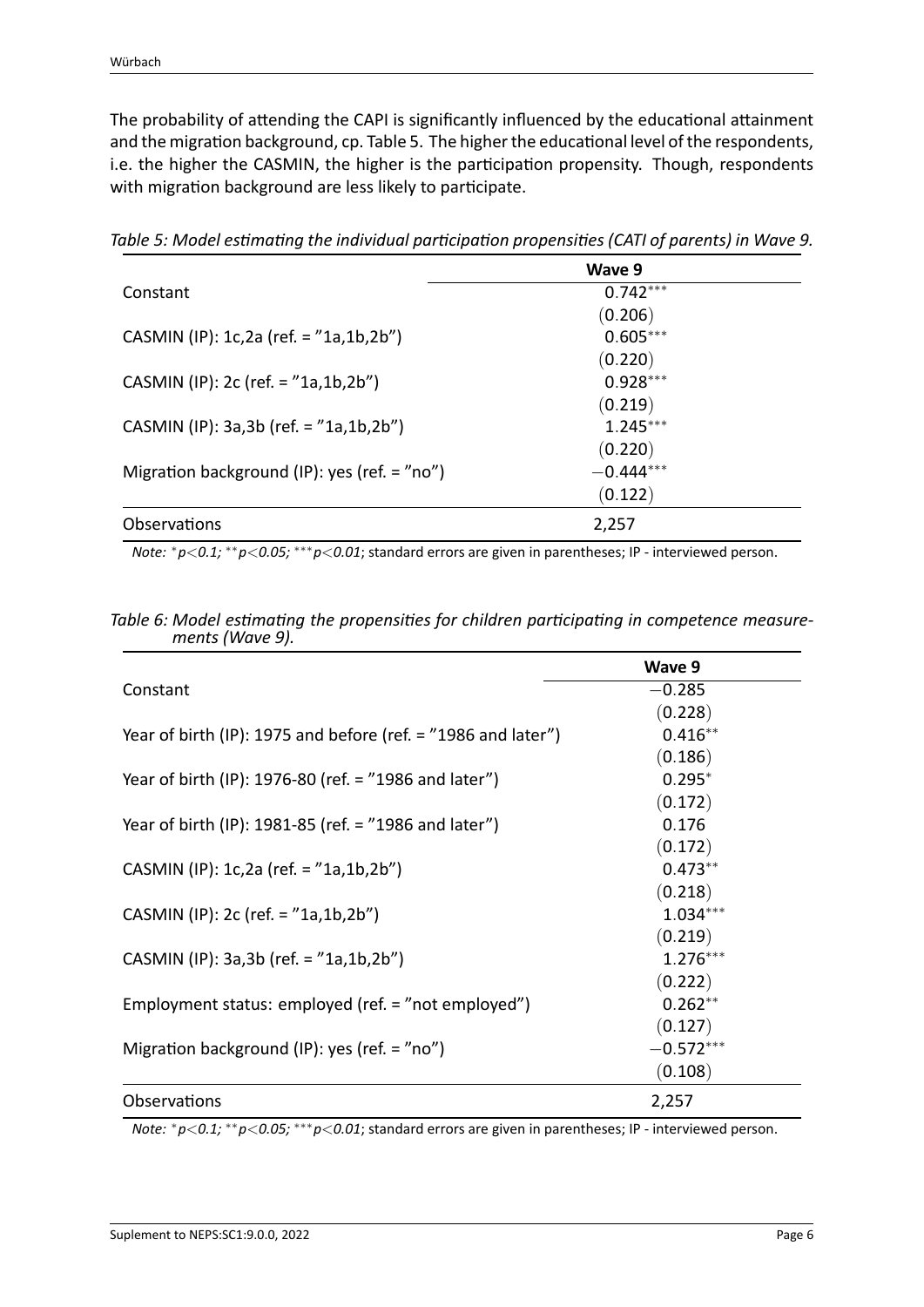The propensity for participation in the competence measurements is almost the same as for the participation in the parent CAPI, cp. Table [6](#page-7-1). With except of age and employment status of the respondent which have a significant influence here. The older the respondent, the more likely is the participation in the competence measurements, compared to interviewed parents being born after 1985. Being employed also influences participation in the competence mea‐ surements positively.

<span id="page-8-0"></span>

|                                                               | Wave 9      |
|---------------------------------------------------------------|-------------|
| Constant                                                      | $-0.701***$ |
|                                                               | (0.257)     |
| Gender (IP): male (ref. = "female")                           | $-0.426*$   |
|                                                               | (0.254)     |
| Year of birth (IP): 1975 and before (ref. = "1986 and later") | $0.658***$  |
|                                                               | (0.181)     |
| Year of birth (IP): 1976-80 (ref. = "1986 and later")         | $0.361**$   |
|                                                               | (0.167)     |
| Year of birth (IP): 1981-85 (ref. = "1986 and later")         | 0.197       |
|                                                               | (0.167)     |
| CASMIN (IP): 1c,2a (ref. = "1a,1b,2b")                        | $0.692***$  |
|                                                               | (0.226)     |
| CASMIN (IP): 2c (ref. = "1a,1b,2b")                           | $1.096***$  |
|                                                               | (0.225)     |
| CASMIN (IP): 3a, 3b (ref. = "1a, 1b, 2b")                     | $1.183***$  |
|                                                               | (0.226)     |
| Migration background (IP): yes (ref. = "no")                  | $-0.541***$ |
|                                                               | (0.104)     |
| Marital status (IP): married (ref. = "not married")           | $-0.046$    |
|                                                               | (0.138)     |
| Marital status (IP): divorced, widowed (ref. = "not married") | $-0.500**$  |
|                                                               | (0.223)     |
| Number of children in household: 2 (ref. = "1")               | $0.217*$    |
|                                                               | (0.117)     |
| Number of children in household: 3 (ref. = "1")               | $0.265*$    |
|                                                               | (0.151)     |
| Number of children in household: 4+ (ref. = "1")              | 0.044       |
|                                                               | (0.255)     |
| Observations                                                  | 2,257       |

*Table 7: Model estimating the longitudinal individual participation propensities (CATI of par‐ ents) for Wave 3 up to 9.*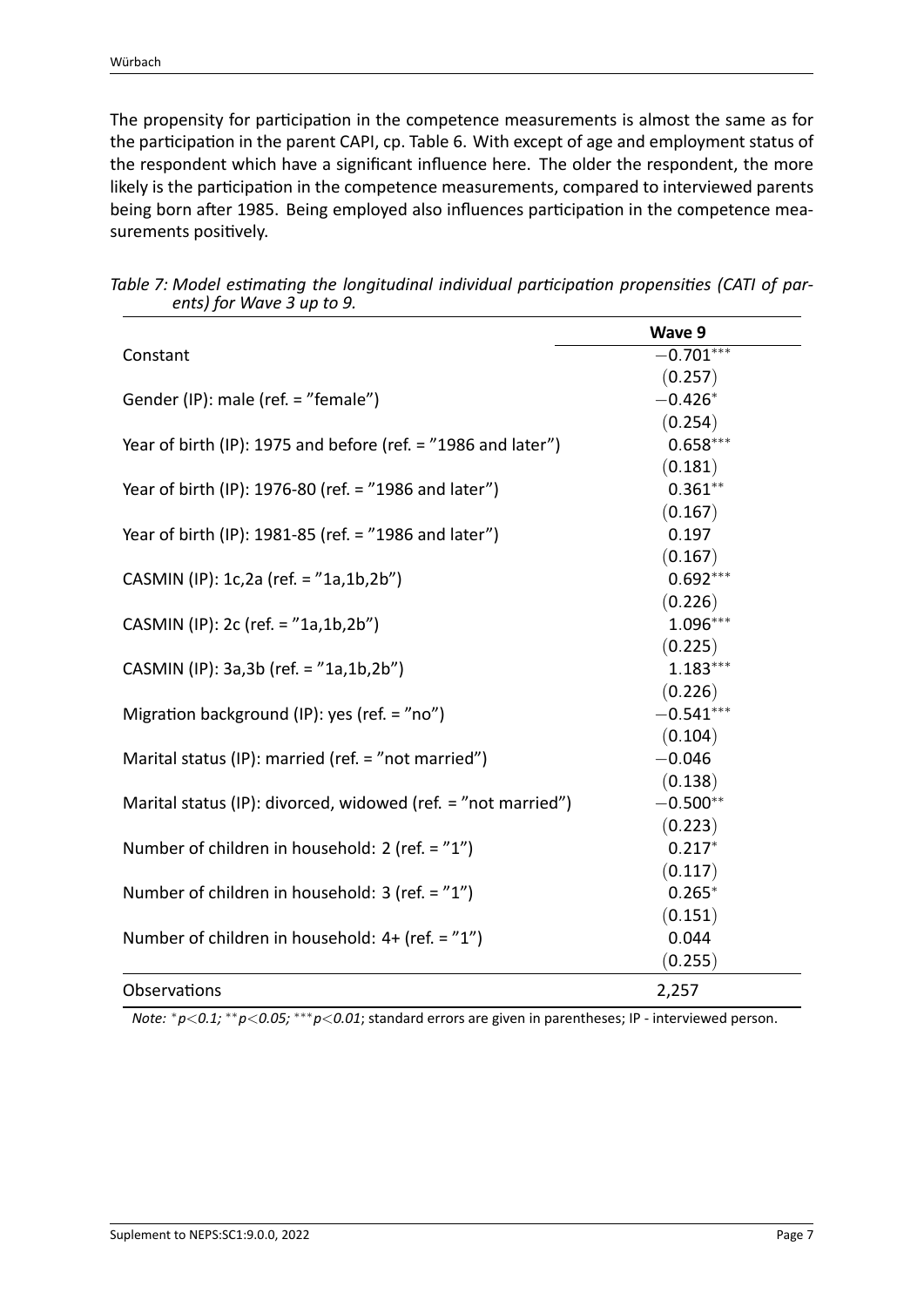#### **4.2 Modeling Participation in Consecutive Waves**

In addition to the cross‐sectional weights, also weights for participation in consecutive waves, i.e. longitudinal weights, are provided. These weights comprise the longitudinal weights for participating in the parent interview in all eight waves on the one hand, and the longitudinal weight for participation in the direct and competence measurements in all waves on the other hand. For this purpose, two logistic regression models have been estimated: one for attending all of the CAPIs (in Wave 1 up to Wave 9) and another one for participating in all direct and com‐ petence measurements (in Wave 1 up to Wave 9). Table [7](#page-8-0) and Table [8](#page-9-0) show the corresponding variables and results.

The coefficients of the longitudinal model for parent participation in the CAPI confirm the pic‐ ture that has emerged from previous modeling of cross‐sectional participation, cp. Table [7](#page-8-0) and Table [5](#page-7-0). Age, educational attainment, employment status, migration background, marital sta‐ tus and number of children in the household significantly influence continued participation. The older the respondent, the higher the CASMIN, or the higher the number of children in the household the higher is the propensity for repeated participation. Being employed, being mar‐ ried or having no migration background also positively influences repeated participation in the CAPI.

For continued participation in the competence measurements, respectively, only the educational attainment and the migration background exhibit strong effects, cp. Table [8.](#page-9-0) Respon‐ dents with higher educational attainment have generally higher propensities for repeated par‐ ticipation than respondents with a low educational level. Again, in families with migration background the targets are less likely to participate in the competence measurements.

<span id="page-9-0"></span>

|                                              | Wave 9      |
|----------------------------------------------|-------------|
| Constant                                     | $-2.149***$ |
|                                              | (0.525)     |
| CASMIN (IP): 1c,2a (ref. = "1a,1b,2b")       | $1.835***$  |
|                                              | (0.537)     |
| CASMIN (IP): 2c (ref. = $"1a,1b,2b"$ )       | $1.872***$  |
|                                              | (0.534)     |
| CASMIN (IP): $3a,3b$ (ref. = " $1a,1b,2b$ ") | $1.939***$  |
|                                              | (0.530)     |
| Migration background (IP): yes (ref. = "no") | $-1.005***$ |
|                                              | (0.159)     |
| Observations                                 | 1,284       |

*Table 8: Model estimating the longitudinal propensities for children participating in direct mea‐ surements (Wave 1 up to 3) and competence measurements (Wave 4 up to 9).*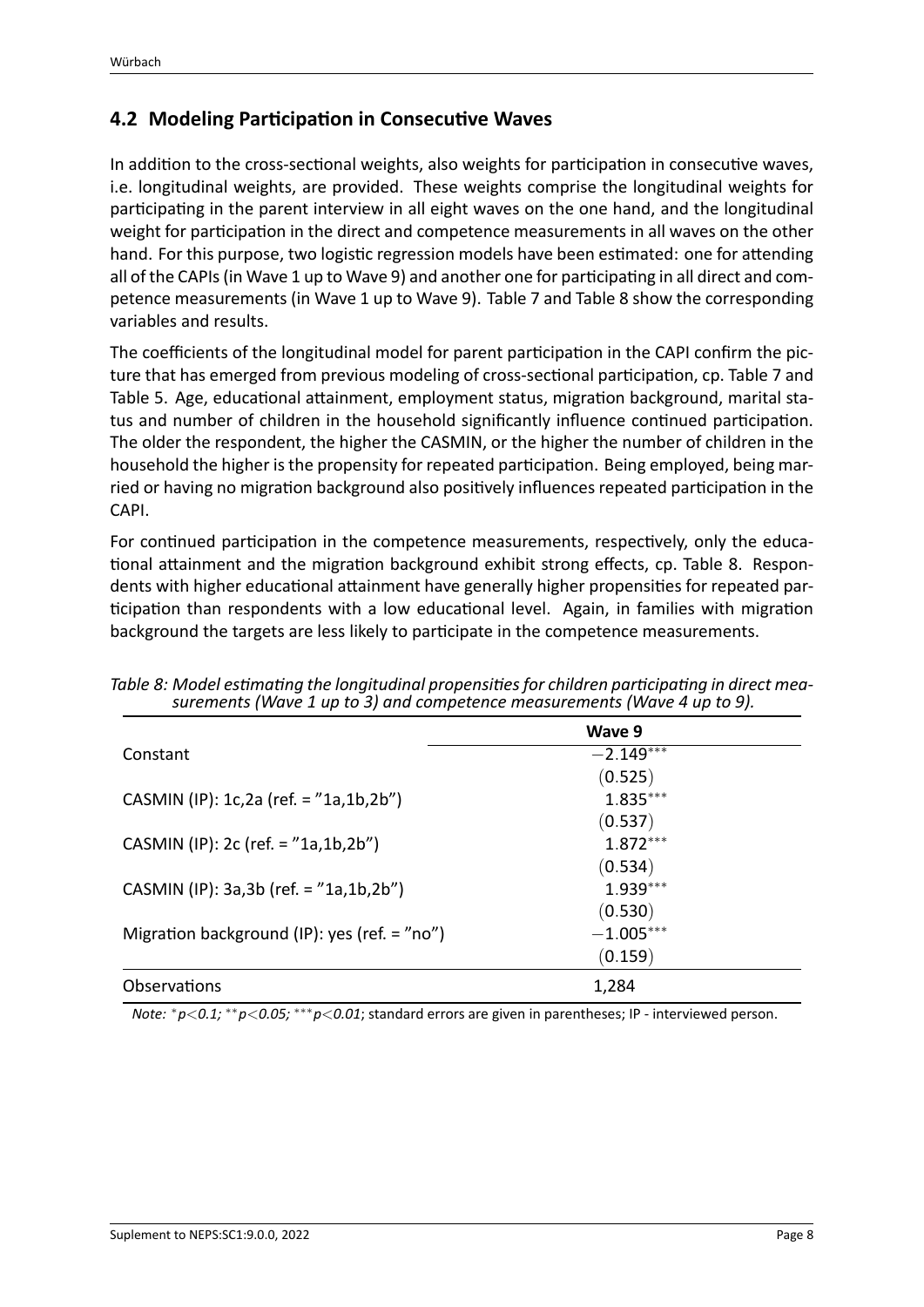### <span id="page-10-0"></span>**5 Summary and Use of Weights**

The NEPS provides various kinds of weights for the Early Childhood cohort together with design information. Table [9](#page-10-1) lists the design information and summarizes all types of weights and their accordant label provided by SUF release version [DOI:10.5157/NEPS:SC1:9.0.0.](http://dx.doi.org/10.5157/NEPS:SC1:9.0.0) To ease statistical analysis, all weights apart from the pure design weight (Wave 1) are provided in a trimmed and standardized form (Würbach et al., [2016,](#page-14-4) Chapter 6). Standardized weights have mean one and sum up to the number of participants in the corresponding wave. Summary statistics for all kind of weights provided are given in Table [10](#page-12-0).

<span id="page-10-1"></span>Please refer to Würbach et al.([2016](#page-14-4), Chapter 6) for advices regarding the usage of weights.

| <b>Variable</b>    | <b>Applies to</b> | <b>Content</b>                                                                                  |
|--------------------|-------------------|-------------------------------------------------------------------------------------------------|
| Identifier         |                   |                                                                                                 |
| $ID_t$             | all targets       | Identifier for target person                                                                    |
| Design information |                   |                                                                                                 |
| psu                | all targets       | Primary Sampling Unit (Point number)                                                            |
| stratum            | all targets       | Stratification variable according to sampling frame                                             |
| px80101_R          | all targets       | Federal State according to sampling frame                                                       |
|                    |                   | Design and survey weights adjusted for nonresponse                                              |
| w t1ext            | 3481              | Nonresponse adjusted design weight for parents participating<br>in wave 1 (unstandardized)      |
| $w_t$ t1           | 3481              | Cross-sectional weight for parents participating in wave 1                                      |
| w_t1comp           | 3111              | Cross-sectional weight for children participating in wave 1<br>(direct measures)                |
| w t2               | 2862              | Cross-sectional weight for parents participating in wave 2                                      |
| w_t2comp           | 1407              | Cross-sectional weight for children participating in wave 2<br>(direct measures)                |
| w t1to2comp        | 1353              | Longitudinal weight for children participating in wave 1 to 2<br>(direct measures)              |
| $w$ t3             | 2609              | Cross-sectional weight for parents participating in wave 3                                      |
| w t3comp           | 1921              | Cross-sectional weight for children participating in wave 3<br>(direct measures)                |
| w t1to3            | 2427              | Longitudinal weight for parents participating in wave 1 to 3                                    |
| w_t1to3comp        | 970               | Longitudinal weight for children participating in wave 1 to 3<br>(direct measures)              |
| w t4               | 2478              | Cross-sectional weight for parents participating in wave 4                                      |
| w_t4comp           | 2324              | Cross-sectional weight for children participating in wave 4<br>(competences)                    |
| w t1to4            | 2171              | Longitudinal weight for parents participating in wave 1 to 4                                    |
| w t1to4comp        | 861               | Longitudinal weight for children participating in wave 1 to 4<br>(direct measures, competences) |
| w <sub>t5</sub>    | 2381              | Cross-sectional weight for parents participating in wave 5                                      |

*Table 9: Variables included in the weighting data set for SC1 SUF version 9.0.0.*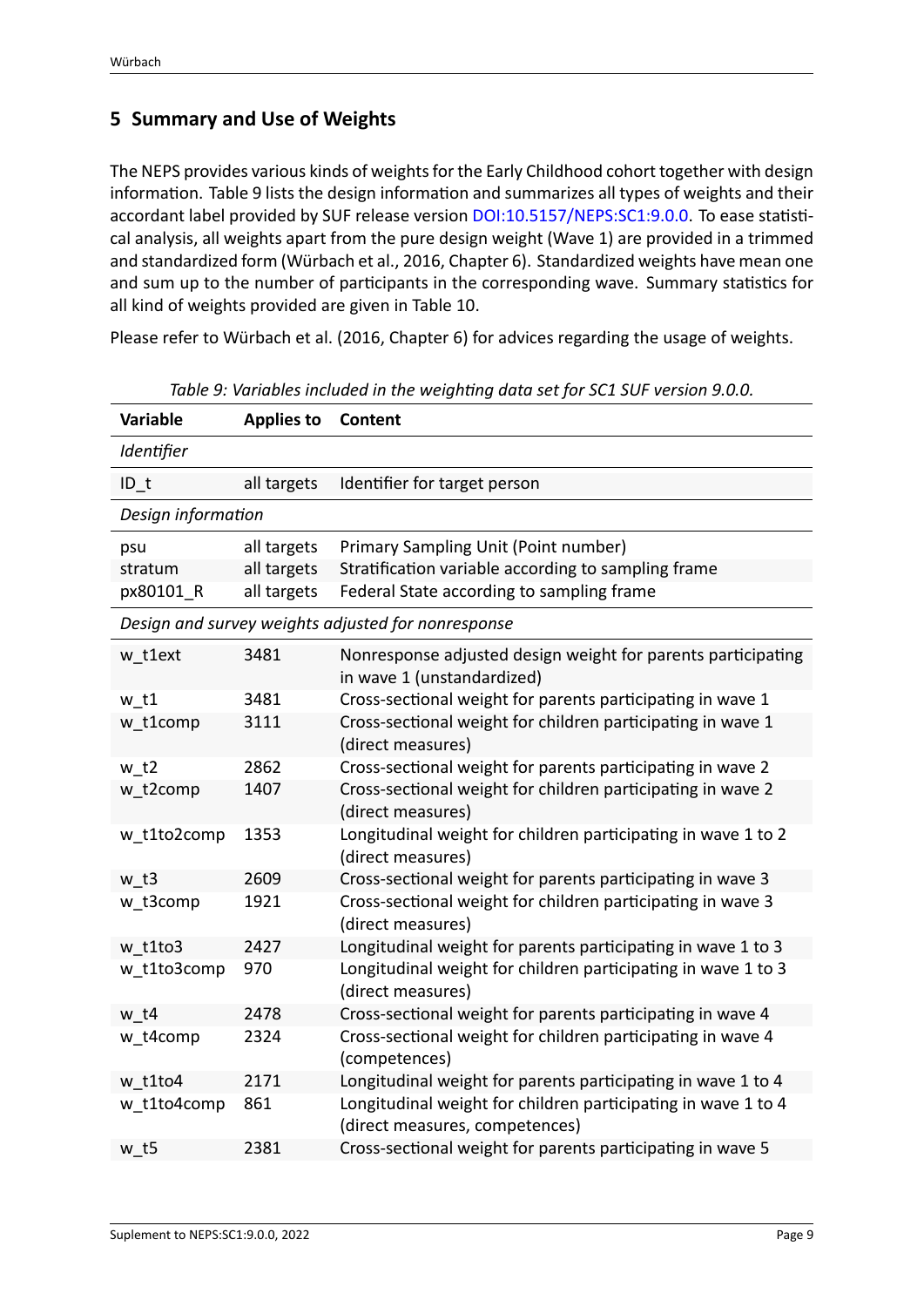| <b>Variable</b> | <b>Applies to</b> | <b>Content</b>                                                                                  |
|-----------------|-------------------|-------------------------------------------------------------------------------------------------|
| w t5comp        | 2049              | Cross-sectional weight for children participating in wave 5<br>(competences)                    |
| w t1to5         | 2001              | Longitudinal weight for parents participating in wave 1 to 5                                    |
| w t1to5comp     | 735               | Longitudinal weight for children participating in wave 1 to 5<br>(direct measures, competences) |
| w t6            | 2209              | Cross-sectional weight for parents participating in wave 6                                      |
| w t6comp        | 2087              | Cross-sectional weight for children participating in wave 6<br>(competences)                    |
| w t1to6         | 1817              | Longitudinal weight for parents participating in wave 1 to 6                                    |
| w t1to6comp     | 661               | Longitudinal weight for children participating in wave 1 to 6<br>(direct measures, competences) |
| w t7            | 2116              | Cross-sectional weight for parents participating in wave 7                                      |
| w_t7comp        | 1989              | Cross-sectional weight for children participating in wave 7<br>(competences)                    |
| w t1to7         | 1702              | Longitudinal weight for parents participating in wave 1 to 7                                    |
| w_t1to7comp     | 613               | Longitudinal weight for children participating in wave 1 to 7<br>(direct measures, competences) |
| w t8            | 2070              | Cross-sectional weight for parents participating in wave 8                                      |
| w_t8comp        | 1931              | Cross-sectional weight for children participating in wave 8<br>(competences)                    |
| w t1to8         | 1605              | Longitudinal weight for parents participating in wave 1 to 8                                    |
| w_t1to8comp     | 561               | Longitudinal weight for children participating in wave 1 to 8<br>(direct measures, competences) |
| w t9            | 1848              | Cross-sectional weight for parents participating in wave 9                                      |
| w t9comp        | 1618              | Cross-sectional weight for children participating in wave 9<br>(competences)                    |
| w t1to9         | 1431              | Longitudinal weight for parents participating in wave 1 to 9                                    |
| w_t1to9comp     | 478               | Longitudinal weight for children participating in wave 1 to 9<br>(direct measures, competences) |

*Table 9: Variables included in the weighting data set for SC1 SUF version 9.0.0. (continued)*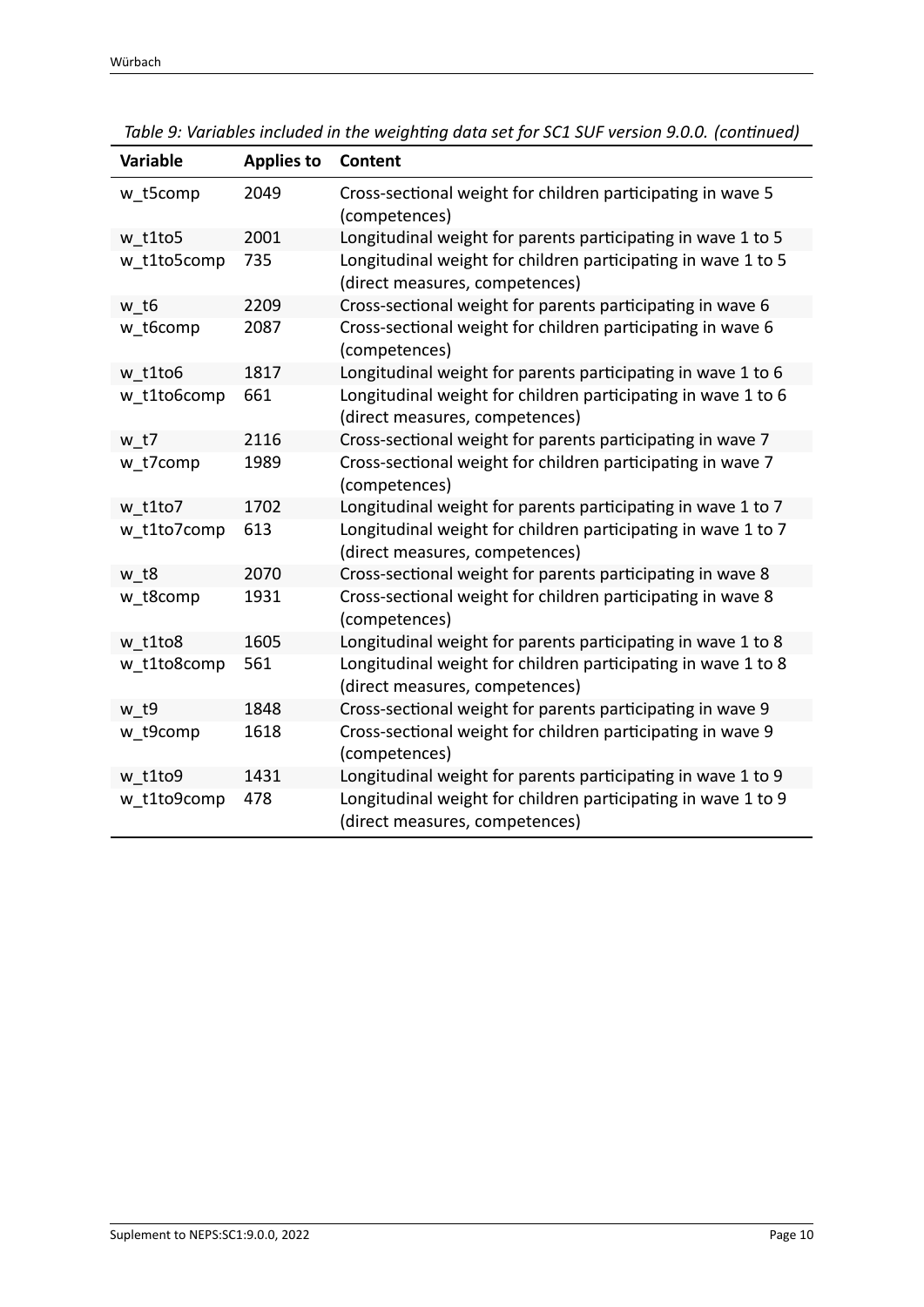<span id="page-12-0"></span>

|                 | rabic 10. Sammary statistics for an weights provided. |              |               |             |                     |         |  |  |
|-----------------|-------------------------------------------------------|--------------|---------------|-------------|---------------------|---------|--|--|
| Label of weight | Min.                                                  | Lower Quart. | <b>Median</b> | <b>Mean</b> | <b>Upper Quart.</b> | Max.    |  |  |
| w t1ext         | 26.346                                                | 40.683       | 49.752        | 93.062      | 67.924              | 656.658 |  |  |
| w <sub>t1</sub> | 0.182                                                 | 0.389        | 0.568         | 1.000       | 0.925               | 4.749   |  |  |
| w t1comp        | 0.271                                                 | 0.437        | 0.549         | 1.000       | 0.766               | 4.798   |  |  |
| w t2            | 0.161                                                 | 0.379        | 0.551         | 1.000       | 0.954               | 4.801   |  |  |
| w_t2comp        | 0.256                                                 | 0.405        | 0.524         | 1.000       | 0.763               | 4.937   |  |  |
| w t1to2comp     | 0.296                                                 | 0.463        | 0.595         | 1.000       | 0.826               | 4.774   |  |  |
| $w_t$ t3        | 0.111                                                 | 0.295        | 0.475         | 1.000       | 1.148               | 5.028   |  |  |
| w t3comp        | 0.149                                                 | 0.306        | 0.441         | 1.000       | 1.265               | 5.003   |  |  |
| w t1to3         | 0.136                                                 | 0.347        | 0.540         | 1.000       | 1.038               | 4.852   |  |  |
| w t1to3comp     | 0.227                                                 | 0.378        | 0.517         | 1.000       | 0.901               | 4.845   |  |  |
| w t4            | 0.083                                                 | 0.246        | 0.417         | 1.000       | 1.181               | 5.193   |  |  |
| w t4comp        | 0.094                                                 | 0.239        | 0.417         | 1.000       | 1.152               | 5.260   |  |  |
| w t1to4         | 0.115                                                 | 0.321        | 0.505         | 1.000       | 1.093               | 4.973   |  |  |
| w t1to4comp     | 0.197                                                 | 0.358        | 0.503         | 1.000       | 0.930               | 4.961   |  |  |
| w <sub>t5</sub> | 0.061                                                 | 0.203        | 0.358         | 1.000       | 1.189               | 5.371   |  |  |
| w_t5comp        | 0.070                                                 | 0.193        | 0.382         | 1.000       | 1.085               | 5.382   |  |  |
| w t1to5         | 0.101                                                 | 0.303        | 0.483         | 1.000       | 1.097               | 5.031   |  |  |
| w_t1to5comp     | 0.176                                                 | 0.348        | 0.483         | 1.000       | 0.991               | 4.976   |  |  |
| w t6            | 0.049                                                 | 0.173        | 0.327         | 1.000       | 1.128               | 5.461   |  |  |
| w t6comp        | 0.047                                                 | 0.155        | 0.358         | 1.000       | 0.977               | 5.493   |  |  |
| w t1to6         | 0.091                                                 | 0.291        | 0.473         | 1.000       | 1.102               | 5.068   |  |  |
| w t1to6comp     | 0.163                                                 | 0.331        | 0.470         | 1.000       | 0.984               | 5.059   |  |  |
| w t7            | 0.040                                                 | 0.154        | 0.311         | 1.000       | 1.075               | 5.532   |  |  |
| w_t7comp        | 0.037                                                 | 0.134        | 0.348         | 1.000       | 0.976               | 5.532   |  |  |
| w t1to7         | 0.082                                                 | 0.284        | 0.458         | 1.000       | 1.079               | 5.106   |  |  |
| w t1to7comp     | 0.151                                                 | 0.310        | 0.454         | 1.000       | 1.025               | 5.097   |  |  |
| w t8            | 0.030                                                 | 0.130        | 0.280         | 1.000       | 0.984               | 5.619   |  |  |
| w t8comp        | 0.026                                                 | 0.108        | 0.304         | 1.000       | 0.983               | 5.588   |  |  |
| w t1to8         | 0.076                                                 | 0.279        | 0.460         | 1.000       | 1.085               | 5.110   |  |  |
| w t1to8comp     | 0.135                                                 | 0.289        | 0.435         | 1.000       | 1.043               | 5.104   |  |  |
| w t9            | 0.028                                                 | 0.120        | 0.265         | 1.000       | 0.965               | 5.661   |  |  |
| w_t9comp        | 0.021                                                 | 0.094        | 0.272         | 1.000       | 0.927               | 5.670   |  |  |
| w t1to9         | 0.074                                                 | 0.275        | 0.459         | 1.000       | 1.074               | 5.169   |  |  |
| w t1to9comp     | 0.122                                                 | 0.268        | 0.428         | 1.000       | 1.033               | 5.248   |  |  |

*Table 10: Summary statistics for all weights provided.*

For further information on weighting please contact statistik@lifbi.de.

#### **Acknowledgements**

This paper uses data from the National Educational Panel Study (NEPS; see Blossfeld and Roßbach, [2019](#page-13-7)). The NEPS is carried out by the Leibniz Institute for Educational Trajectories (LIfBi, Ger‐ many) in cooperation with a nationwide network.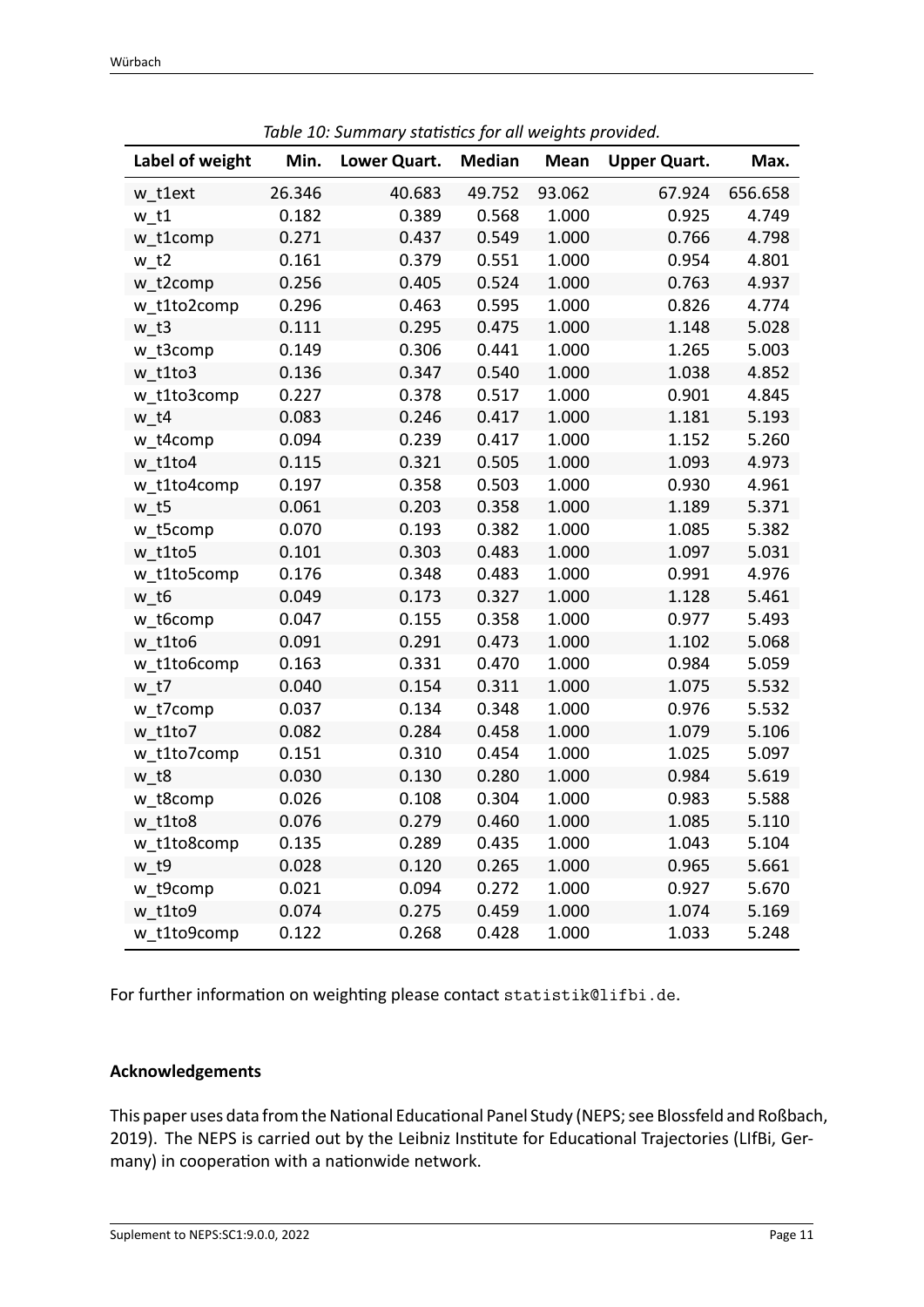- <span id="page-13-4"></span>Aust, F., & Bauer, A. (2014b). *Methodenbericht NEPS Startkohorte 1 ‐ Haupterhebung 2013 B05 (CAPI‐Erhebung)*. infas Institut für angewandte Sozialwissenschaft GmbH. Bonn. [https: / /](https://www.neps-data.de/Portals/0/NEPS/Datenzentrum/Forschungsdaten/SC1/2-0-0/SC1_MB2_CAPI.pdf) www.neps-data.de/Portals/0/NEPS/Datenzentrum/Forschungsdaten/SC1/2-0-0/SC1 [MB2\\_CAPI.pdf](https://www.neps-data.de/Portals/0/NEPS/Datenzentrum/Forschungsdaten/SC1/2-0-0/SC1_MB2_CAPI.pdf)
- <span id="page-13-5"></span>Aust, F., & Bauer, A. (2014a). *Methodenbericht NEPS‐Startkohorte 1 ‐ Haupterhebung 2013 B05 (CATI‐Erhebung)*. infas Institut für angewandte Sozialwissenschaft GmbH. Bonn. [https: / /](https://www.neps-data.de/Portals/0/NEPS/Datenzentrum/Forschungsdaten/SC1/2-0-0/SC1_MB_2_CATI.pdf) [www.neps‐data.de/Portals/0/NEPS/Datenzentrum/Forschungsdaten/SC1/2‐0‐0/SC1\\_](https://www.neps-data.de/Portals/0/NEPS/Datenzentrum/Forschungsdaten/SC1/2-0-0/SC1_MB_2_CATI.pdf) [MB\\_2\\_CATI.pdf](https://www.neps-data.de/Portals/0/NEPS/Datenzentrum/Forschungsdaten/SC1/2-0-0/SC1_MB_2_CATI.pdf)
- <span id="page-13-3"></span>Bauer, A., Bech, K., Gilberg, R., & Kleudgen, M. (2013). *Methodenbericht NEPS Startkohorte 1 ‐ Haupterhebung 2012/2013 B04*. infas Institut für angewandte Sozialwissenschaft GmbH. Bonn. [https://www.neps‐data.de/Portals/0/NEPS/Datenzentrum/Forschungsdaten/SC1/](https://www.neps-data.de/Portals/0/NEPS/Datenzentrum/Forschungsdaten/SC1/1-0-0/SC1_MB_1.pdf) [1‐0‐0/SC1\\_MB\\_1.pdf](https://www.neps-data.de/Portals/0/NEPS/Datenzentrum/Forschungsdaten/SC1/1-0-0/SC1_MB_1.pdf)
- <span id="page-13-6"></span>Bauer, A., Hess, D., Malina, A., Aust, F., Blome, A., & Cramer, R. (2015). *Methodenbericht NEPS‐ Startkohorte 1 ‐ Haupterhebung 2014 B91*. infas Institut für angewandte Sozialwissenschaft GmbH. Bonn. [https://www.neps‐data.de/Portals/0/NEPS/Datenzentrum/Forschungsdaten/](https://www.neps-data.de/Portals/0/NEPS/Datenzentrum/Forschungsdaten/SC1/3-0-0/SC1_MB3.pdf) [SC1/3‐0‐0/SC1\\_MB3.pdf](https://www.neps-data.de/Portals/0/NEPS/Datenzentrum/Forschungsdaten/SC1/3-0-0/SC1_MB3.pdf)
- <span id="page-13-7"></span>Blossfeld, H.‐P., & Roßbach, H. G. (Eds.). (2019). *Education as a lifelong process: The German National Educational Panel Study (NEPS). Edition ZfE* (2nd). Springer VS.
- <span id="page-13-2"></span>Blossfeld, H.‐P., Roßbach, H. G., & von Maurice, J. (Eds.). (2011). *Education as a lifelong pro‐ cess: The German National Educational Panel Study (NEPS) [Special Issue]: Zeitschrift für Erziehungswissenschaft* (Vol. 14). VS Verlag für Sozialwissenschaften.
- <span id="page-13-0"></span>NEPS Network. (2022). *National Educational Panel Study, Scientific Use File of Starting Cohort Newborns*. Leibniz Institute for Educational Trajectories (LIfBi), Bamberg. [https://doi.org/](https://doi.org/10.5157/NEPS:SC1:9.0.0) [10.5157/NEPS:SC1:9.0.0](https://doi.org/10.5157/NEPS:SC1:9.0.0)
- <span id="page-13-1"></span>Würbach, A. (2017). *Samples, Weights, and Nonresponse: the Early Childhood Cohort of the Na‐ tional Educational Panel Study (Wave 1 to 4)*. Leibniz Institute for Educational Trajectories. Bamberg. [https://www.neps‐data.de/Portals/0/NEPS/Datenzentrum/Forschungsdaten/](https://www.neps-data.de/Portals/0/NEPS/Datenzentrum/Forschungsdaten/SC1/4-0-0/SC1_4-0-0_W.pdf) [SC1/4‐0‐0/SC1\\_4‐0‐0\\_W.pdf](https://www.neps-data.de/Portals/0/NEPS/Datenzentrum/Forschungsdaten/SC1/4-0-0/SC1_4-0-0_W.pdf)